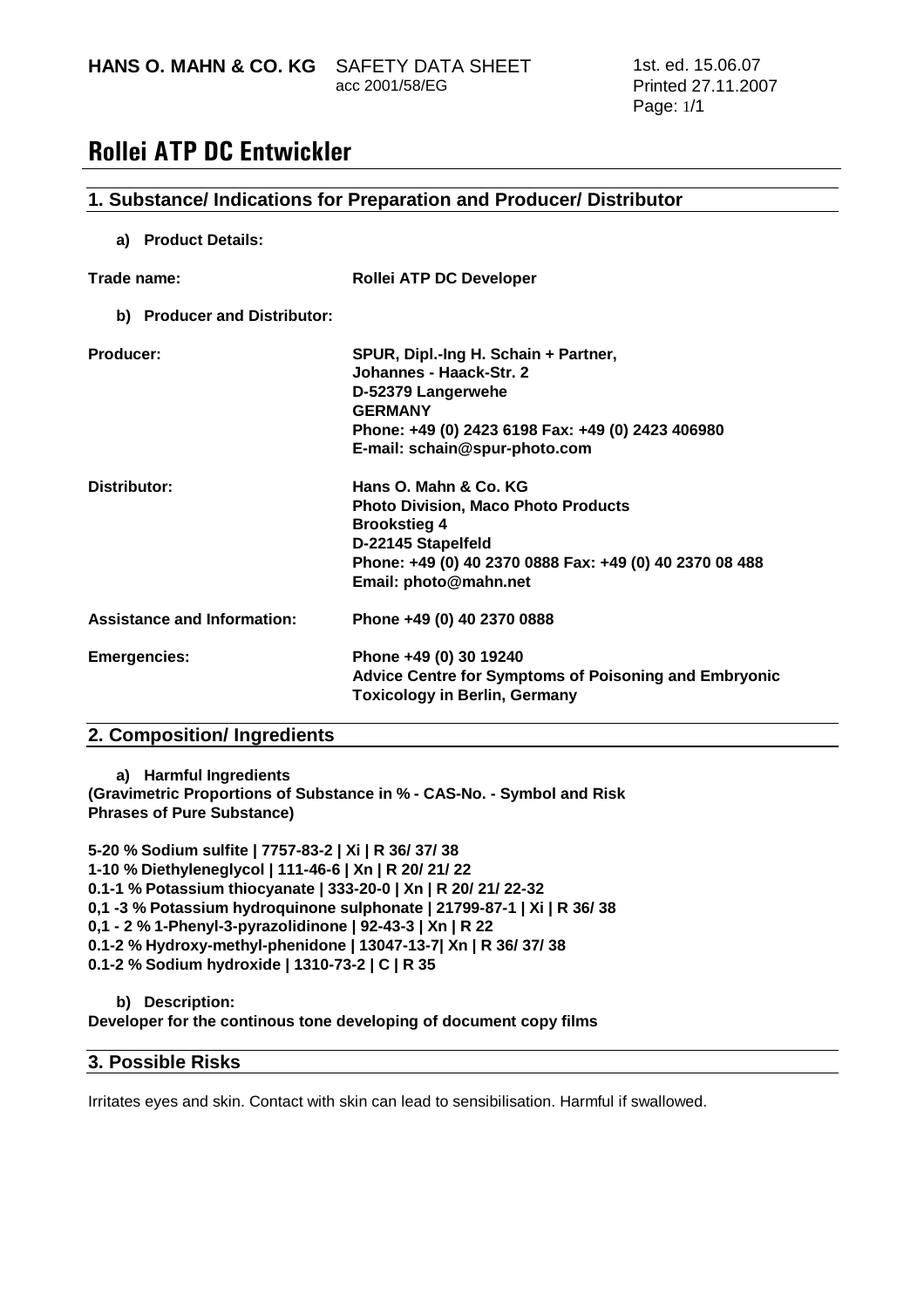acc 2001/58/EG

## Rollei ATP DC Entwickler

## **4. First Aid**

- **a) If inhaled: casualty to lie down quietly and to be exposed to fresh air. If symptoms persist consult a doctor.**
- **b) Eye contact: rinse with plenty of water and consult a doctor**
- **c) Skin contact: rinse thoroughly with plenty of water**
- **d) If swallowed: casualty to drink plenty of water. Do not under any circumstances cause casualty to vomit - Vomiting should only be triggered off by the casualty himself when he is fully conscious. If casualty is unconscious, do not under any circumstances insert anything into his mouth or pour anything down his throat. Consult a doctor.**
- **e) Special information for doctor: none**

### **5. Firefighting**

- **a) Suitable extinguishing agents: water, foam, slaked lime**
- **b) Extinguishing agents unsuitable for safety reasons: none**
- **c) Special risks: dangerous fumes in case of fire: sulphur dioxide**
- **d) Special safety precautions: do not inhale explosion or incendiary gas; wear breathing apparatus a protective clothing**

#### **6. Unintentional Release**

- **a) Precautions regarding persons: use breathing apparatus if exposed to vapours/ dust/ aerosol**
- **b) Measures for environmental protection: keep away from surface or ground water**
- **c) Cleaning: take up with inert absorbent and collect in suitable containers, label according to refuse laws, and then dispose of.**
- **d) Additional hints: rinse residue with water**

#### **7. Handling and Storage**

- **a) Hints for secure handling: avoid long-term and repeated contact with skin; no other special measures are required if product is handled correctly.**
- **b) Hints for protection against fire and explosion: no special measures required**
- **c) Requirements regarding store rooms and containers: use a floor tub without drain. Keep container closed.**
- **d) Hints for storage: do not store together with incompatible substances and lining materials.**
- **e) Ventilation: provide for good ventilating. Adapt ventilation to conditions of work environment.**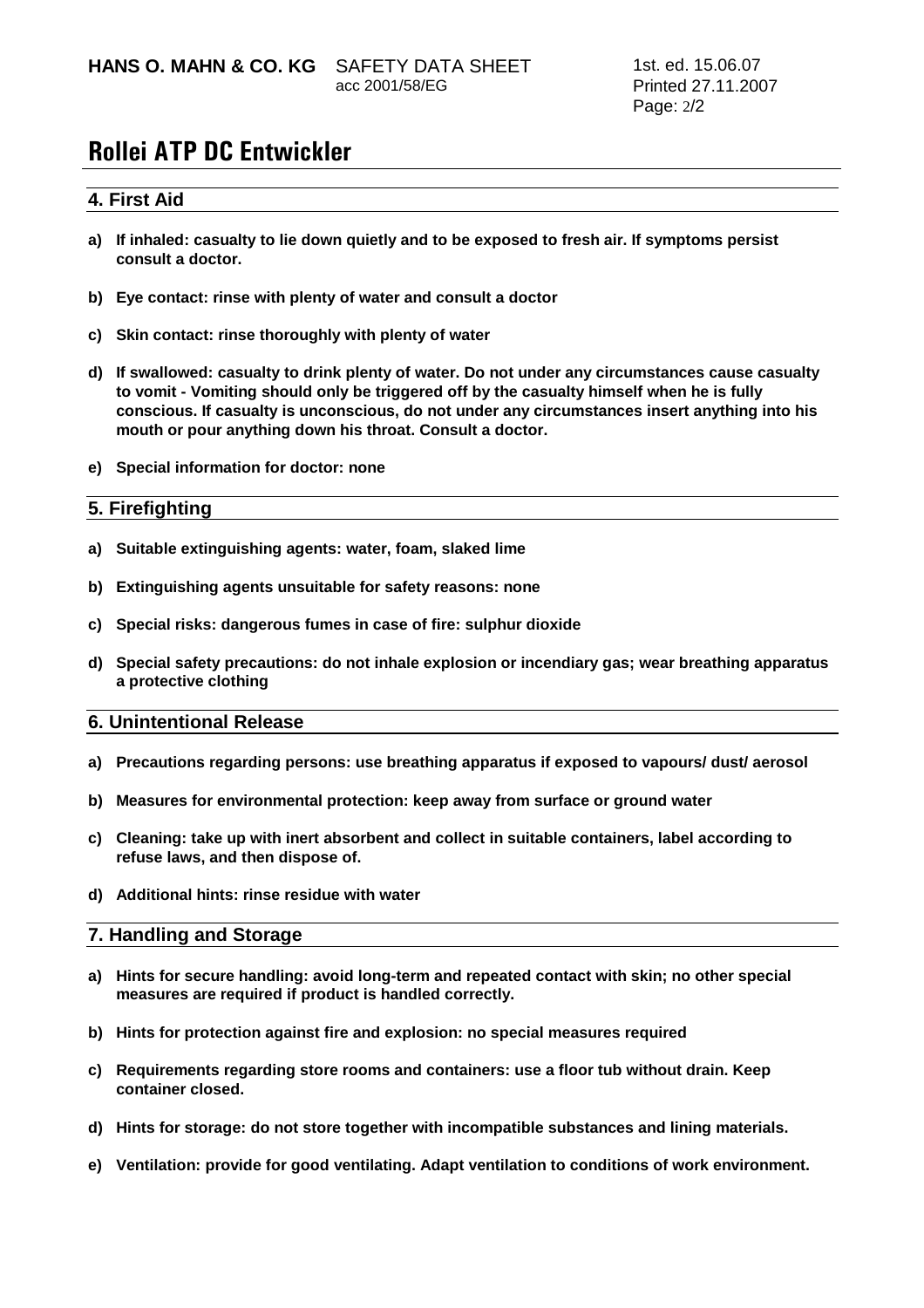**HANS O. MAHN & CO. KG** SAFETY DATA SHEET

acc 2001/58/EG

## Rollei ATP DC Entwickler

**e) Further details as to conditions of storage: none** 

### **8. Restriction of Exposition and Personal Equipment for Protection**

- **a) Hints for layout of technical installations: none**
- **b) Ingredients with limits to be observed: sulphur dioxide 2ppm (MAK 1993)**
- **c) Breathing apparatus: not necessary with sufficient ventilation**
- **d) Eye protection: wear protective goggles**
- **e) Hand protection: wear protective gloves**
- **f) Body protection: wear light protective clothing made of synthetic material**
- **g) Additional hint: do not eat, drink or smoke while at work.**

## **9. Physical and Chemical Details**

- **a) physical state: liquid**
- **b) colour: light yellow**
- **c) smell: specific**
- **d) density: 1.07**
- **e) steam pressure at 20°C: unknown**
- **f) boiling point: > 100°C**
- **g) solubility in water: 100%**
- **h) pH value: 11**
- **i) flash point: n.a.**
- **j) inflammability: n.a.**
- **k) temperature of ignition: n.a.**
- **l) self-inflammability: n.a.**
- **m) incendiary features: n.a.**
- **n) limits of explosion (upper or lower respectively): n.a.**
- **o) viscosity at 20°C: unknown**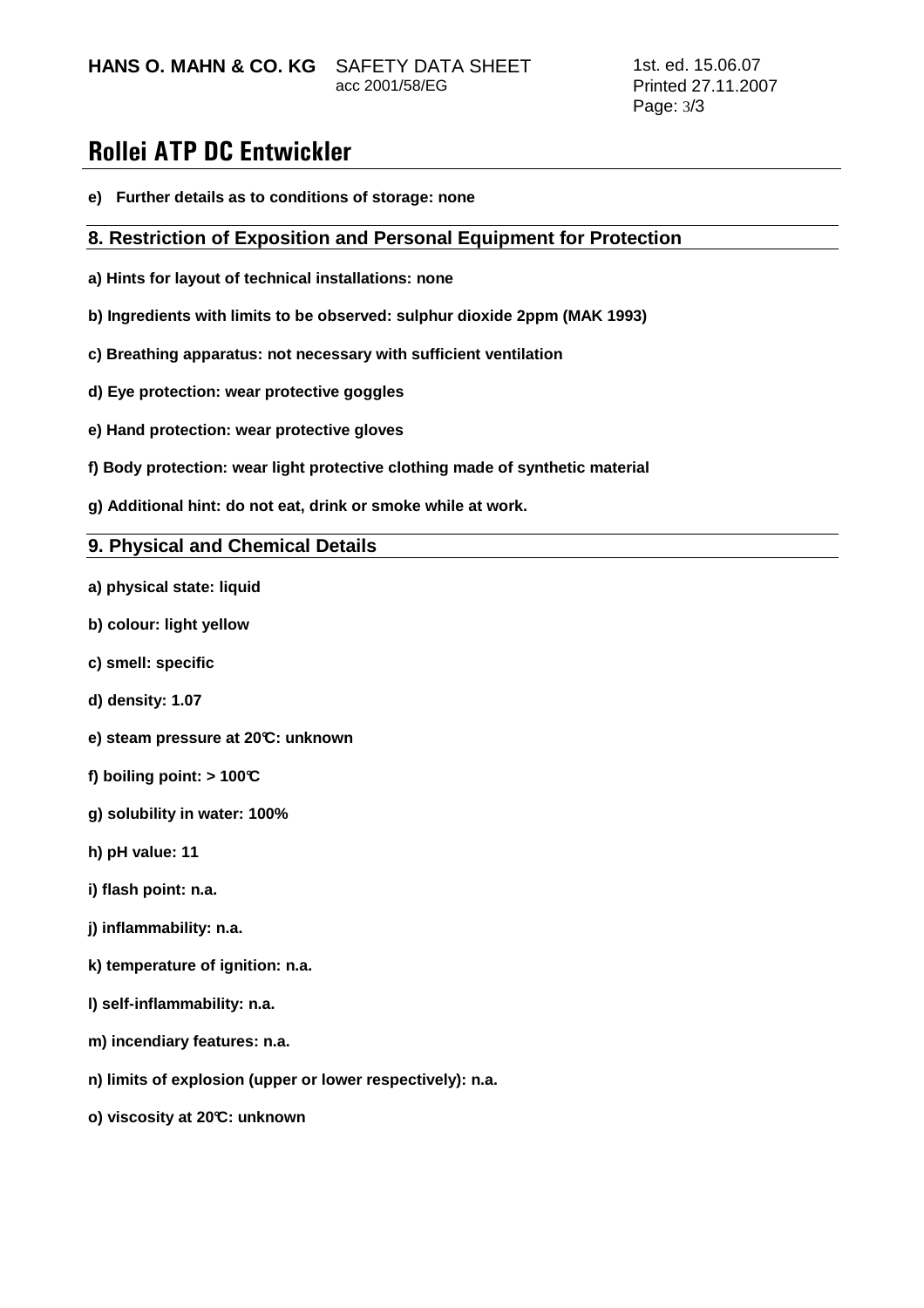acc 2001/58/EG

## Rollei ATP DC Entwickler

### **10. Stability and Reactivity**

**a) Stability: constant** 

**b) Incompatibility: reactions with strong acids, alkali and oxidants should be avoided** 

**c) Dangerous substances produced by decomposition: sulphur oxides** 

**d) Health-damaging polymerisation: n.a.** 

#### **11. Toxicity**

**a) LD 50 (mouse,oral): 6,232 mg/ kg; (rat, intravenous): 874 mg/kg** 

**b) The product itself was not tested for its toxicological effects; the above statements have been deducted from the features of single components and ingredients of the product respectively.** 

**c) The product does not contain any substances labelled toxic (symbol: T or T+), and also no Hydroquinone.** 

#### **12. Ecofriendliness**

**a) Degree of water pollution: 2 [author's estimate]** 

**b) The preparation is alkaline and might be harmful to the environment. The product itself has not been tested as to its ecofriendliness. All details stated are deducted from the features of single components or ingredients respectively.** 

### **13. Disposal**

**a) The legal provisions relating to water and refuse must be complied with. When disposing of concentrates (in Germany) you must state the refuse key nr. 090101.** 

**b) The introduction into the sewerage system of used preparation is subject to local laws and may only be possible after neutralisation.** 

**c) Chemicals containers have to be emptied entirely and rinsed with water. Add rinsing solution to preparation.** 

**d) Non-contaminated packaging can be re-used.** 

**e) Contaminated packaging can be re-used after emptying and appropriate cleaning.** 

#### **14. Transport**

**a) Air Transport - International Civil Aviation Organization (ICAO) No entry (no dangerous good)** 

**b) Sea Transport - International Maritime Dangerous Goods (IMDG) No entry (no dangerous good)** 

**c) Land Transport - GGVS/ ADR No entry (no dangerous good)**